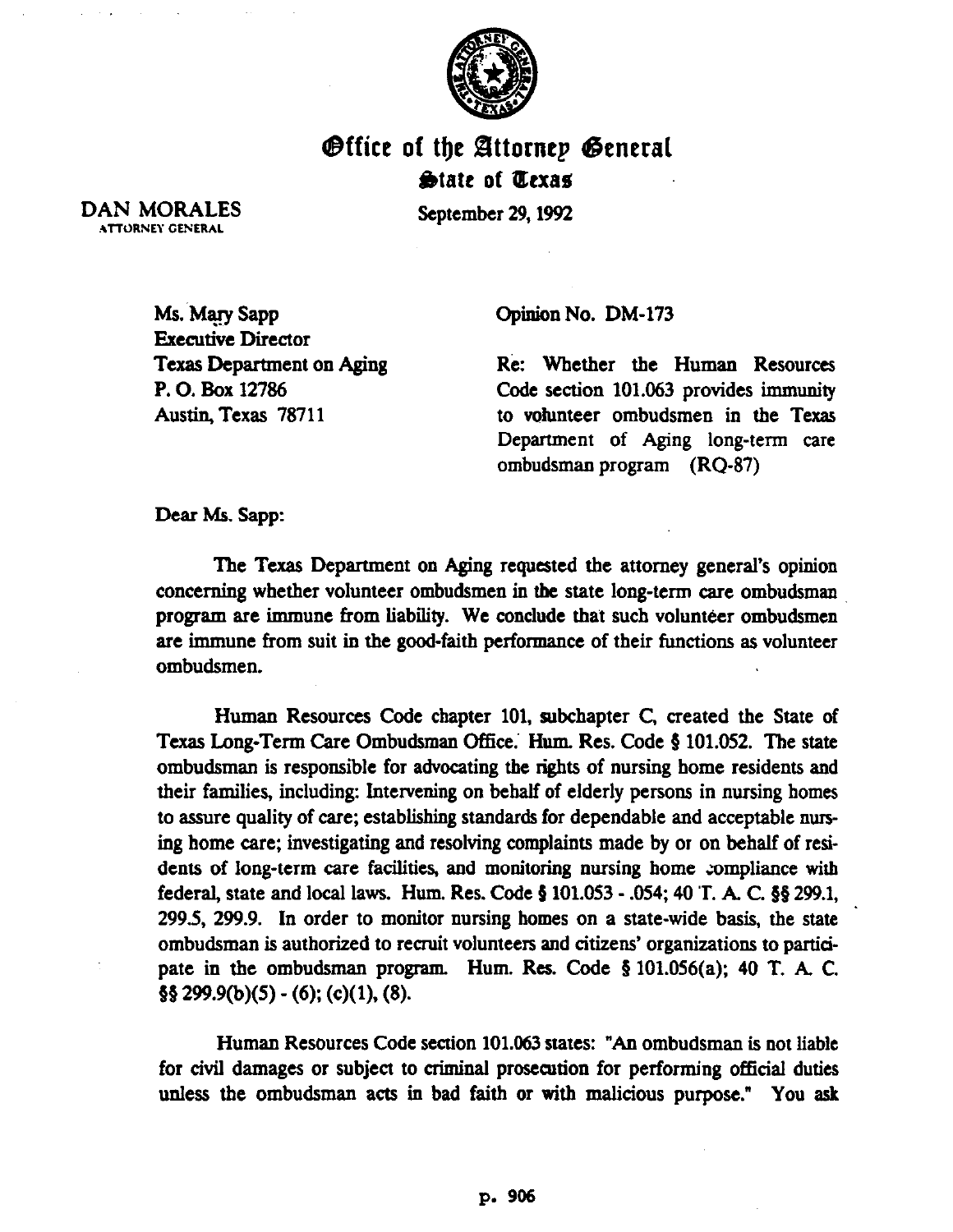whether volunteer ombudsmen are immune from civil liability in the course of their duties as volunteer ombudsmen, or whether section 101.063 applies only to the state ombudsman Chapter 101, subchapter C, as well as its legislative history establish that this limitation of liability was meant to apply to volunteer ombudsmen aa well as the state long-term care ombudsman.

Throughout Human Resources Code chapter 101, subchapter C, the legislature uses the term "ombudsman" to denote the state long-term care ombudsman, as well as volunteers and citizens organizations that participate in the program. See Hum. Res. Code  $\S$ § 101.056(a), (c); 101.057(b), 101.063, 101.064(a)(1). When the legislature refers particularly to the "state long-term care ombudsman," the legislature either uses that term or uses the term "state ombudsman" See Hum. Res. Code  $\S$ § 101.054(a), 101.058(a). We conclude from the plain language of section 101.063 that the limitation of liability for "an ombudsman" applies to volunteer and citizen organizations that participate in the ombudsman program as well as the state **Ombudsman.** 

Human Resources Code chapter 101, subchapter C, was adopted to conform Texas law to the requirements of the federal Older Americans Act of 1965. See Hum. Res. Code  $\S 101.053(a)$ . Pursuant to the federal Older Americans Act, Amendments of 1987, 42 U.S.C.  $\S 3021$  et seq, certain federal funds were made available to states and communities for programs to assist older persons. Id. §§ 3021, 3023, 3024. To qualify for these federal grants, state governments were required to develop plans meeting certain federal standards to monitor the provision of health and social services for older persons. Id.  $\frac{1}{2}$  3027. The Older Americans Act required participating states in these plans to establish a state long-term care ombudsman program. Id.  $\frac{2}{3}$  3027(a)(12). The Older Americans Act provides that "[t]he State will ensure that no representative of the Office [of the State Long-Term Care Ombudsman] will be liable under State law for the good faith performance of official duties." *Id.* § 3027(a)(12)(I) (emphasis added). The Senate Labor and Human Resources Committee Report accompanying the Older Americans Act Amendments of 1987 states:

> The amendments recognize the importance of local, sub-State *ombudsman programs*, and require that such local programs be included as subdivisions of the Office [of the State Long-Term Care Ombudsman]. Persons staffing these programs, either as employees or as unpaid volunteers, are to be treated as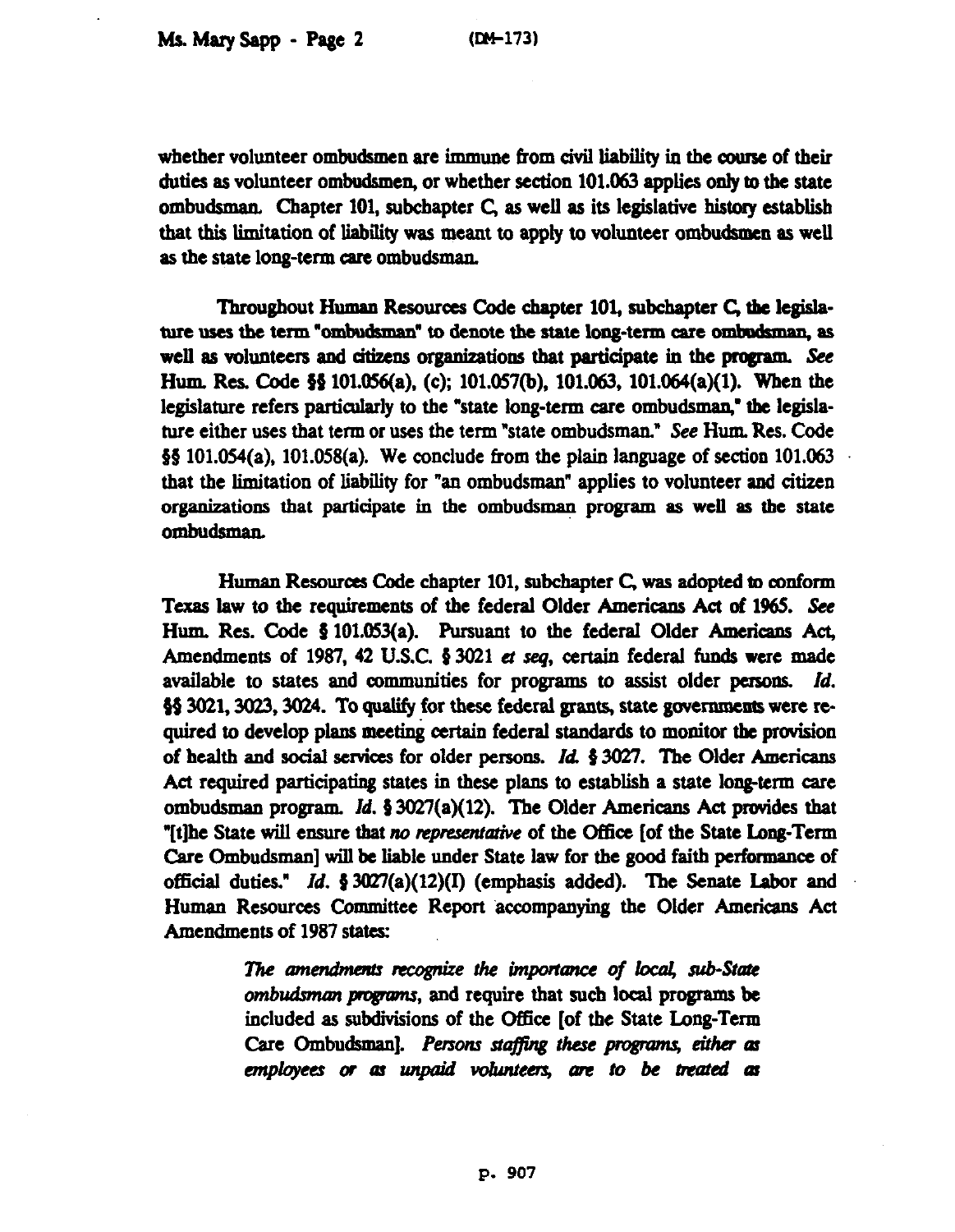representatives of the Office. The bill requires that representatives of the Office be afforded certain protections..... [The bill requires the States to make assurances: that representatives of the Office will not be liable under State law for good faith *performance of official duties.* 

S. Rep. No. 136, 100th Cong., 1st Sess. 54 (1987) (emphasis added); *reprinted in* 1987 U.S.C.C.A.N. 866, 874. The Older Americans Act and its legislative history make it clear that volunteer ombudsmen were intended to be immune from liability for good faith performance of their official duties.

Human Resources Code chapter 101, subchapter C, and section 101.062 were enacted by House Bill No. 541 of the 71st Legislature. The bill analysis accompanying House Bill No. 541 states:

## **PURPOSE**

This legislation is proposed to comply with the Older Americans Act, Public Law 100-175, November 27, 1987. This federal law requires the Texas Department on Aging to establish an office of the state's Long-Term Care Ombudsman to advocate for nursing home residents.

The *federal law requires each state* to provide the ombudsman program access to residents of nursing homes and *to provide immunity for volunteer and staff.* 

House Comm. on Retirement and Aging, Bill Analysis, C.S.H.B. 541, 71st Leg. (1989) (by Reps. Richardson & Robnett) (emphasis added); see uko Bill Analysis, H.B. 541, 71st Leg. (1989) (by Rep. Richardson), ("one of the provisions of the 1987 re-authorization of the Older American's Act required states to provide immunity from civil or criminal action for ombudsmen volunteers who perform their duties in good faith").

We conclude from the plain language of Human Resources Code section 101.063, as well as its legislative history, that volunteer ombudsmen and citizens' organizations that participate in the long-term care ombudsman program are immune from liability for good faith performance of their duties.